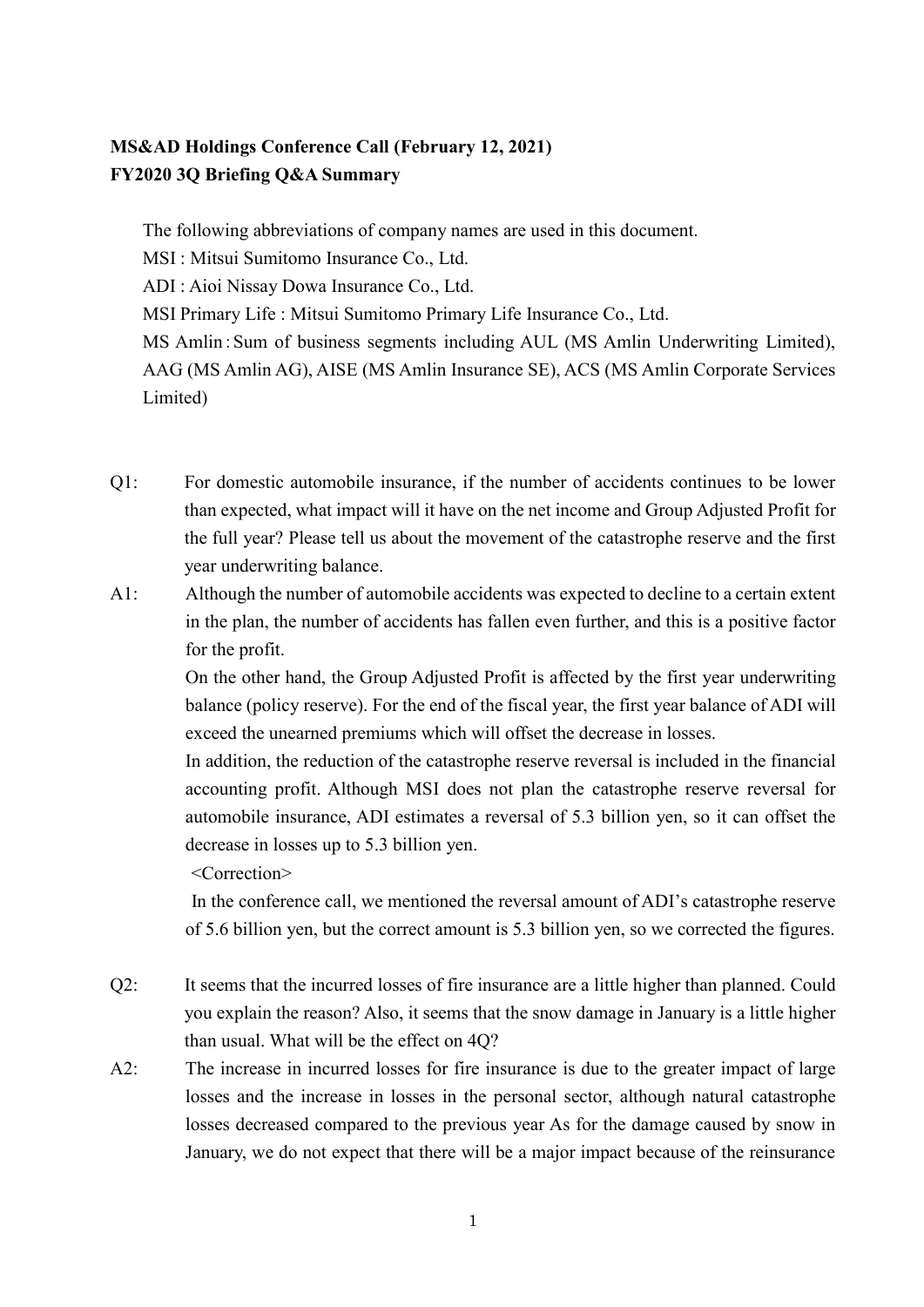cover, but we believe that this will also become a burden along with the overall movement of fire insurance losses.

- Q3: Would you explain the factors behind the decline in MS Amlin's underwriting profit, excluding the impact of losses caused by COVID-19, from £110 million at the end of 2Q to £39 million? Also, what is the prospect from now?
- A3: Major natural catastrophes such as hurricanes and storms in the United States are the main cause. The strong pound against the dollar also had a negative impact on foreign exchange gains and losses.

For the full fiscal year, we expect earnings to be somewhat lower than those forecast at the time of announcement of half-year results, due to factors such as COVID-19, natural catastrophes, and the impact of foreign exchange rates.

- Q4: Does MS Amlin have more natural catastrophe losses in 4Q?
- A4: It is not natural catastrophes that occurred in 40, but rather an increase in losses from natural catastrophes that occurred up to 3Q.
- Q5: What is the state of the loss ratio at MS Amlin if we exclude losses from COVID-19 and natural catastrophes?
- A5: At the end of 3Q, it was 56.9%, a steady improvement from 58.5% at the end of 2Q. At the end of the 3O of the previous fiscal year, it was 63.8%.
- Q6: MS Amlin's COVID-19 incurred loss for the 3Q reached 38.3 billion yen, up from the plan announced in November at 37.5 billion yen. What are the factors behind this increase by category? Also, what is your risk exposure to COVID-19 at present, if we say that 1 year ago it was 100?
- A6: The increase was mainly due to the business interruption insurance in the United Kingdom. As there is a possibility of an upturn in other regions, we are reviewing the results in 4Q. However, the fluctuation range is assumed to be about 10% of the total COVID-19 losses.

In the UK, we withdrew from the business interruption insurance at the end of January last year, so the risk is almost gone. In addition, for lines directly affected by COVID-19, we are working on clauses clarification and exemptions. However, about 1/5 of the COVID-19 losses are covered by credit guarantee insurance, and the risk of this portion remains.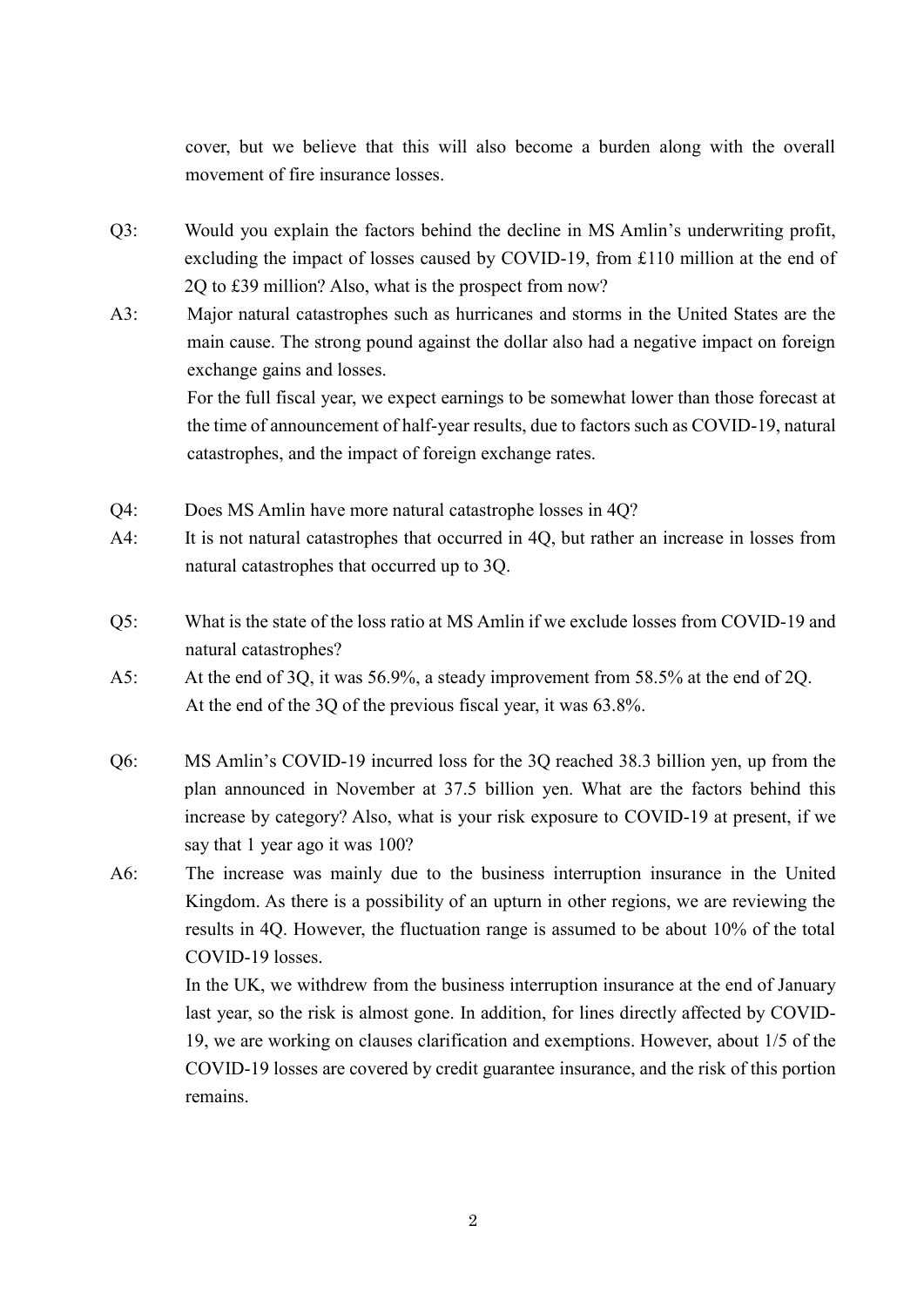- SQ1: Is it correct to understand that even though the infection has been spreading recently, business interruption insurance or event cancellation will not cause the losses to exceed the forecast?
- SA1: That is correct.
- Q7: On the COVID-19 effect, in January, the British Supreme Court ruled more strictly than the High Court, for example, on the business interruption trend clause. Is it expected that the COVID-19 effect on MS Amlin will be larger in the future? Also, from January, is there a possibility that losses expected from trade credit insurance and others will be added to the consolidated settlement of accounts for fiscal 2020?
- A7: The Supreme Court ruling was slightly more favorable to the policyholder than the High Court ruling. The impact of the ruling, including the trend clause, is under examination. We expect that the impact of the ruling on the incurred losses of direct insurance in the United Kingdom will not be significant, although we expect that the incurred losses at the end of the fiscal year will increase as a result of more careful examination of individual losses and collection of reinsurance.

As of this date, no large losses have been recognized for trade credit insurance.

- Q8: Group Adjusted Profit for domestic life insurance of 49.9 billion yen in the 3Q has significantly exceeded the full-year forecast of 31 billion yen. Is there any significant negative factor in the 4Q? Is it correct to understand that there is a possibility of an excess of nearly 20 billion yen if there are no special factors?
- A8: As MSI Primary Life has a conventional policy of systematically setting aside reserves for price fluctuations, there is a possibility that an accumulation may occur in 4Q, but the amount has not yet been determined. In light of the business results in 3Q, we expect that profits will be higher than forecast, but we cannot give a sense of scale because it depends on the movements of foreign exchange and interest rates.
- Q9: I assume that at the end of 3Q, MSI Primary Life was affected by the reversals of MVA policy reserves due to the rise in interest rates in the U.S. and the continued appreciation of the Australian dollar. Could you explain whether all of these will be eliminated by the provision for price fluctuation reserves at the end of the fiscal year, or is the realized amount likely to exceed the current full-year forecast?
- A9: This fiscal year, many contracts at MSI Primary Life reached the investment targets set by customers. As a result, MSI Primary Life received a profit from the difference between the gains on the sale of bonds to be used for the payment for these contracts